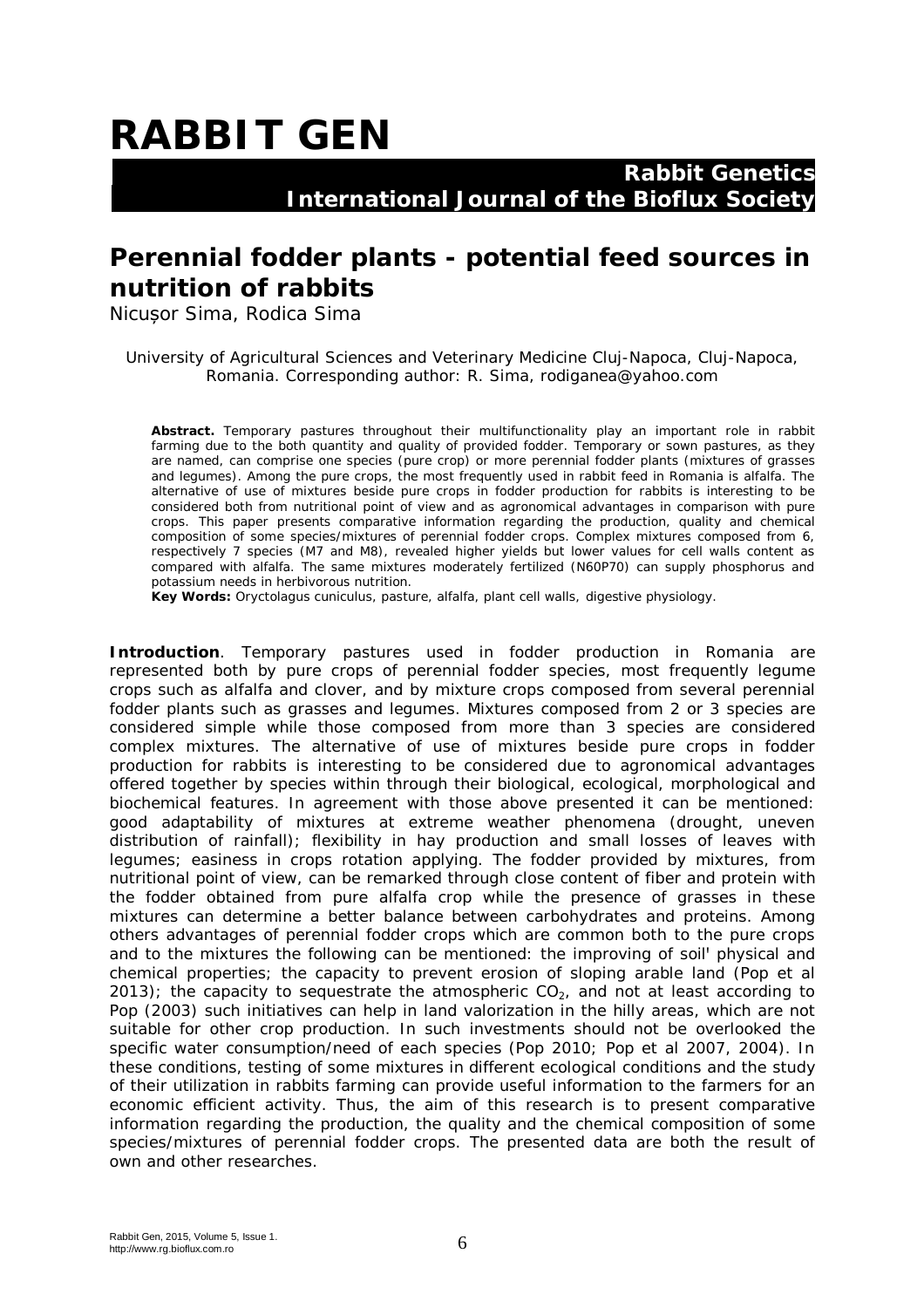**Material and Method**. In order to provide information to the farmers from Transylvanian area concerning the use of perennial grasses and legumes mixtures as fodder sources, 8 complex mixtures (M) were testes in comparison with pure alfalfa crop – M1. *Medicago sativa* (*M.s.*); M2. *Medicago sativa*, *Trifolium alexandrinum*, *Dactylis glomerata*, *Lolium x hybridum*; M3. *Lotus corniculatus*, *Onobrychis viciifolia*, *Dactylis glomerata*, *Festuca pratensis*, *Bromus inermis*; M4. *Medicago sativa*, *Dactylis glomerata*, *Festuca arundinacea*, *Lolium perenne*; M5. *Trifolium pratense*, *Dactylis glomerata*, *Festulolium*, *Phleum pratense*, *Lolium perenne (L.p.)*; M6. *Lotus corniculatus*, *Phleum pratens*e, *Dactylis glomerata*, *Festuca arundinacea*, *Festuca pratensis*; M7. *Trifolium pratense (T.p.)*, *Lotus corniculatus*, *Trifolium alexandrinum*, *Dactylis glomerata*, *Festuca pratensis*, *Lolium x hybridum (L. hybr.)*; M8. *Trifolium pratense*, *Trifolium repens (T.r.)*, *Dactylis glomerata (D.g.)*, *Festuca pratensis (F.p.)*, *Phleum pratense (Ph.p.)*, *Lolium x hybridum*, *Lolium perenne*; M9. *Medicago sativa*, *Trifolium repens*, *Bromus inermis*, *Festuca arundinacea*, *Lolium x hybridum* – using three fertilization levels (N0P0; N60P70 and N120P70 kg⋅ha<sup>-1</sup>). The experiment was established in the field of Didactical and Experimental Station (DES) Cojocna of UASVM Cluj-Napoca in the end of March 2010. In the experimental field the soil is a luvic phaeozem with a neutral reaction (6.96), a high total nitrogen content (0.33%) and a good P (139 ppm) and K (171 ppm) supply. Three cuttings were harvested during the vegetative period in the heading-beginning of the flowering phenophase of legumes. The fresh matter yield of each variant was determined gravimetrically. The quality of the third cutting fodder was determined through the crude protein (CP) content using the Kjeldahl method and through the cell wall matrix (neutral detergent fiber-NDF, acid detergent fiber-ADF and acid detergent lignin-ADL), using the Van Soest method (Van Soest 1982).

**Results and Discussion**. An important goal in the choice of fodder plant mixtures as forage sources beside alfalfa is their capacity to provide equal or bigger forage yields than alfalfa. In the experiment established in Cojocna–Cluj during 2010-2011, the forage yields obtained in all studied mixtures were higher than the forage yield of alfalfa pure crop (Table 1). Significant yield increases were obtained in M7, M8, M5, M2, M4 and M9 mixtures.

Table 1

| Crop/Mixture (M) | DM yield<br>$(t \cdot ha^{-1})$ |    |  |
|------------------|---------------------------------|----|--|
| M1               | 10.09                           | A  |  |
| M <sub>3</sub>   | 10.44                           | A  |  |
| M6               | 10.68                           | AB |  |
| M <sub>9</sub>   | 11.57                           | BC |  |
| M4               | 11.82                           | C  |  |
| M <sub>2</sub>   | 12.26                           | C  |  |
| M <sub>5</sub>   | 13.52                           | D  |  |
| M8               | 14.42                           | DE |  |
| M7               | 15.37                           |    |  |

The influence of the mixture on DM yields  $2010 - 2011$  (t·ha-<sup>1</sup>)

TSD p=0.05.

Mixtures M7, M8 and M5 revealed the first highest three yields while the first and the second yield levels were recorded by the mixtures composed from 6 respectively 7 species.

Fodder plant mixtures should present, beside a good production capacity, a similar fodder quality as alfalfa in order to be a real fodder alternative to alfalfa. Among the fodder characteristics which prove its quality the crude protein, cell wall constituents (NDF, ADF, ADL) and fodder digestibility can be mentioned (Table 4). Lebas et al (1997), Chao & Li (2008) and Winkelmann & Lammers (2001) mentioned that the fodder for rabbits' feeding has to have in the ratio' structure sufficient fiber content. This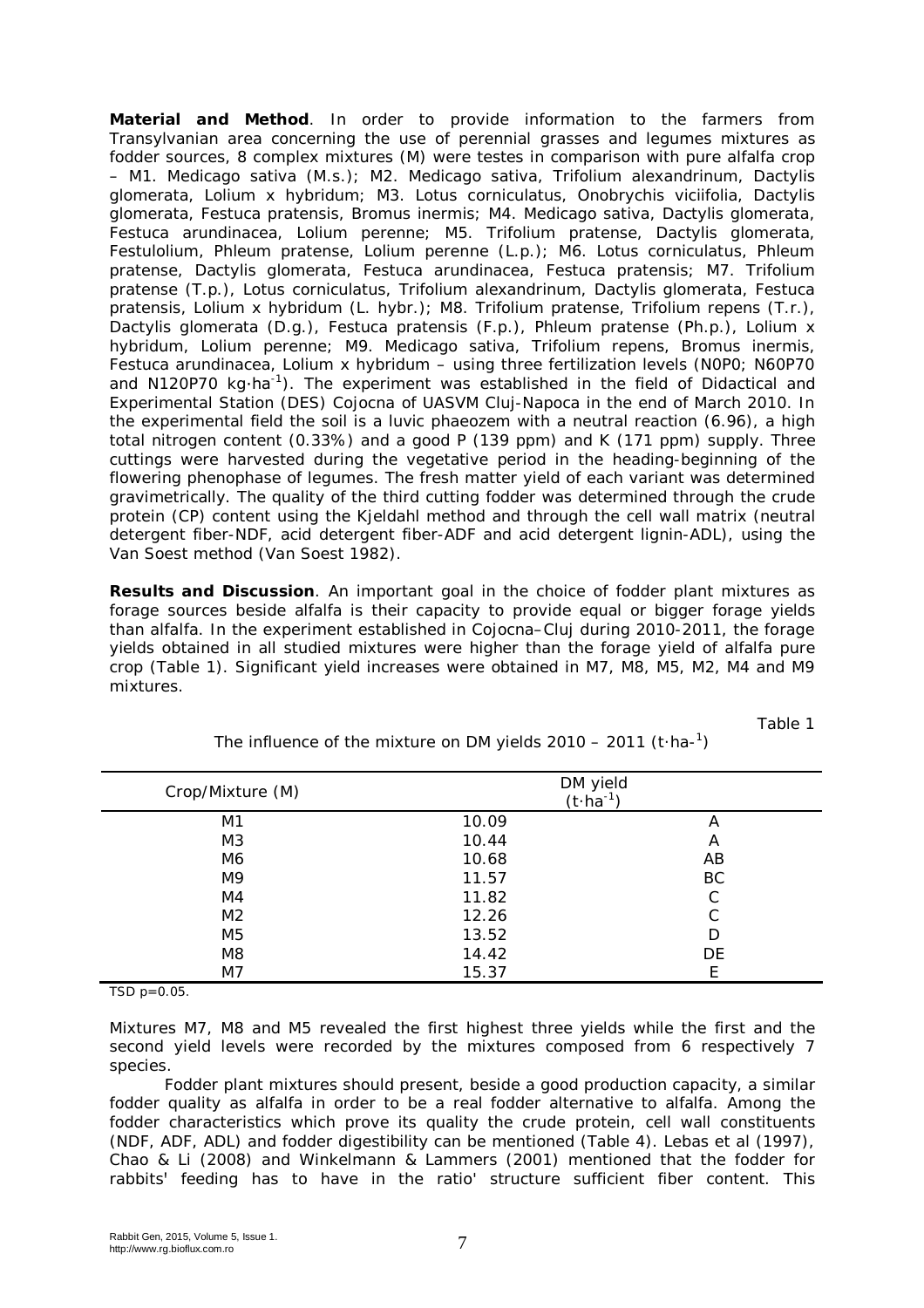requirement is in accordance with the digestive physiology features of non-ruminant herbivorous animals (Carabaño et al 2010). According to Chao & Li (2008), the nonruminant herbivorous animals present a high ingestion of plants with a high content in cell wall constituents.

In the first year of vegetation (2010) M7 mixture (30% legumes – *T. pratense*, *L. corniculatus*, *T. alexandrinum*) and M8 mixture (22% legumes – *T. pratense*, *Trifolium repens*) revealed through the highest CP content of fodder (Table 2). As compared with alfalfa fodder the two mixtures recorded higher CP contents in the unfertilized variants and in the fertilized with N60P70 dose variants. Nevertheless the CP content of alfalfa fodder (Table 3) varies between the limits mentioned by Mathieu 2003 (14–29%) and respects the requirement limits of a normal nutrition for rabbits (Gidenne & Lebas 2002). Regarding the fiber content of fodder in the first year of vegetation (2010) a higher content of NDF (cellulose, hemicellulose and lignin) in alfalfa fodder in comparison with the fodder of M7 and M8 mixtures in all variants, regardless the fertilization level, can be observed. The NDF values in alfalfa fodder in both unfertilized and fertilized with N60P70 dose variants (accessible to most farmers) varied between 53.90% and 55.47%, while in M7 and in M8 mixtures they were under 50% (Table 2).

Table 2

The influence of mixture and fertilization on the CP content and the cell wall constituents of fodder (% of DM)

| Crop/Mixture (M) | Level of<br>fertilization (F) | $\mathcal{C}P$<br>% | <b>NDF</b><br>% | ADF<br>% | ADL<br>% |
|------------------|-------------------------------|---------------------|-----------------|----------|----------|
|                  |                               |                     |                 |          |          |
|                  | F <sub>1</sub>                | 14.83               | 55.47           | 37.05    | 4.71     |
| M1               | F <sub>2</sub>                | 15.56               | 53.90           | 35.97    | 4.09     |
|                  | F <sub>3</sub>                | 18.44               | 49.82           | 33.91    | 4.00     |
|                  | F <sub>1</sub>                | 14.02               | 55.12           | 34.75    | 3.35     |
| M <sub>5</sub>   | F <sub>2</sub>                | 15.45               | 55.08           | 34.20    | 3.30     |
|                  | F <sub>3</sub>                | 16.33               | 54.80           | 32.30    | 3.20     |
|                  | F <sub>1</sub>                | 17.39               | 49.12           | 34.36    | 4.86     |
| M7               | F <sub>2</sub>                | 19.02               | 48.47           | 31.71    | 4.21     |
|                  | F <sub>3</sub>                | 18.27               | 48.76           | 34.00    | 4.60     |
|                  | F <sub>1</sub>                | 20.40               | 43.25           | 29.40    | 3.50     |
| M8               | F <sub>2</sub>                | 20.29               | 46.58           | 30.72    | 3.42     |
|                  | F3                            | 20.89               | 44.88           | 30.02    | 3.52     |

Table 3

Current levels of fiber in a complete feed for the growing rabbit according to the analytical method (version of Gidenne & Lebas 2002)

| Fiber determination criteria  | %DM       |
|-------------------------------|-----------|
| Acid Detergent Fiber (ADF)    | 16        |
| Neutral Detergent Fiber (NDF) | 27        |
| Other feed constituents       |           |
| Crude protein                 | $13 - 18$ |

The NDF content of fodder for a complete nutrition in growing rabbits is usually about 27% of DM (Gidenne & Lebas 2002). In agreement with the American system of evaluation of alfalfa fodder quality (Table 6), the NDF contents of the studied mixtures' fodder indicate an acceptable to good quality. The ADF values (cellulose and lignin) of fodder from M5, M7 and M8 mixtures (unfertilized and fertilized with N60P70 kg⋅ha<sup>-1</sup>) were smaller (34.75%-30.72%) than those of alfalfa (37.05%-35.97%). Gidenne & Lebas (2002) recommend for a complete nutrition of rabbits an ADF value of 16% of DM. The lignin content of mixtures' fodder was smaller in M5 and M8 mixtures (ADL values between 3.20–3.52) compared with alfalfa fodder (ADL values between 4.00–4.71).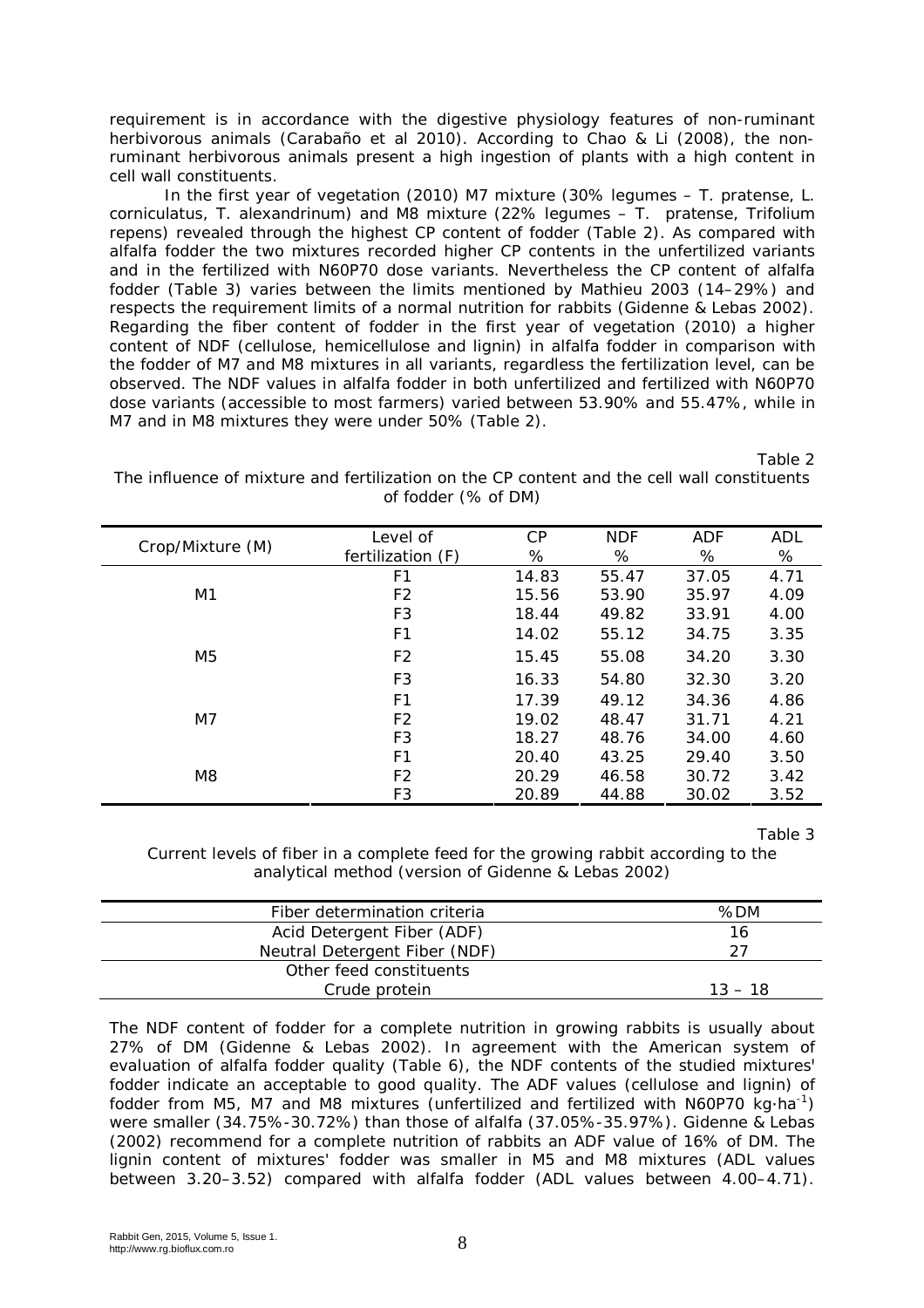According to the researches of Carlier et al (1998), Gidenne & Lebas (2002) (Table 4), and Gidenne et al (2010), lignin is the cellular wall constituent with the smallest digestibility.

In the second year of vegetation (2011) an increase of brute protein content of alfalfa fodder, both compared with alfalfa fodder in 2010 and compared with mixtures' fodder, was observed. The fiber content of alfalfa fodder revealed high NDF and ADL levels in unfertilized and with N60P70 fertilized variants, compared with mixtures' fodder (Table 5). The highest lignin content was recorded in alfalfa fodder regardless the fertilization level. According to the evaluation grid for alfalfa fodder quality (Table 6) the NDF content of alfalfa in unfertilized and with N60P70 fertilized variants indicates an average forage value of fodder. Among the mixtures with near yields (M5 and M8), M8 mixture remarks both with a high crude protein content and with small NDF content of fodder obtained in unfertilized and with N60P70 fertilized variants.

Table 4

Whole tract digestibility coefficient of fiber fractions (%) in the growing rabbit (version of Gidenne & Lebas 2002)

| Class of dietary fiber  | Mean      |
|-------------------------|-----------|
| Lignin (ADL)            | $10 - 15$ |
| Cellulose (ADF-ADL)     | 15 - 18   |
| Hemicellulose (NDF-ADF) | $25 - 35$ |

Table 5

The influence of mixture and fertilization on the crude protein content and NDF, ADF, ADL content of cellular walls (% of DM) 2011

| Crop/Mixture (M) | <i>Level of</i>     | $\mathcal{C}P$ | <b>NDF</b> | <b>ADF</b> | ADL  |
|------------------|---------------------|----------------|------------|------------|------|
|                  | fertilization $(F)$ | %              | %          | %          | %    |
|                  | F <sub>1</sub>      | 19.98          | 51.45      | 39.44      | 5.60 |
| M <sub>1</sub>   | F <sub>2</sub>      | 20.85          | 50.92      | 38.28      | 5.31 |
|                  | F3                  | 21.41          | 45.58      | 37.30      | 5.52 |
|                  | F <sub>1</sub>      | 16.85          | 48.97      | 38.96      | 4.20 |
| M <sub>5</sub>   | F <sub>2</sub>      | 19.42          | 49.13      | 37.94      | 4.14 |
|                  | F <sub>3</sub>      | 20.87          | 48.29      | 38.61      | 4.25 |
|                  | F <sub>1</sub>      | 17.79          | 51.11      | 42.19      | 4.32 |
| M7               | F <sub>2</sub>      | 19.09          | 48.82      | 40.82      | 4.21 |
|                  | F <sub>3</sub>      | 19.91          | 49.10      | 41.80      | 4.70 |
|                  | F <sub>1</sub>      | 19.40          | 48.10      | 40.08      | 4.41 |
| M8               | F <sub>2</sub>      | 19.73          | 45.31      | 29.89      | 2.49 |
|                  | F <sub>3</sub>      | 20.17          | 45.35      | 31.22      | 3.16 |

Table 6

Grid of quality used in USA for alfalfa hay (Mathieu 2003, adapted by Sima 2015)

| <b>Parameters</b><br>(% of DM) |           | Nutritive value of fodder<br>Relative feed value |            |
|--------------------------------|-----------|--------------------------------------------------|------------|
|                                | High      | Average                                          | Acceptable |
| <b>NDF</b>                     | $40 - 46$ | $47 - 53$                                        | $54 - 60$  |
| ADF                            | $31 - 35$ | $36 - 40$                                        | $41 - 42$  |
| CΡ                             | 17 - 19   | 14 - 16                                          | $11 - 13$  |

A proper nutrition for rabbit is determined by the microelements' content of fodder. Among the macro elements (calcium, phosphorus, magnesium, sodium, potassium, chloride and sulphur) only calcium, phosphorus and sodium are taken into account in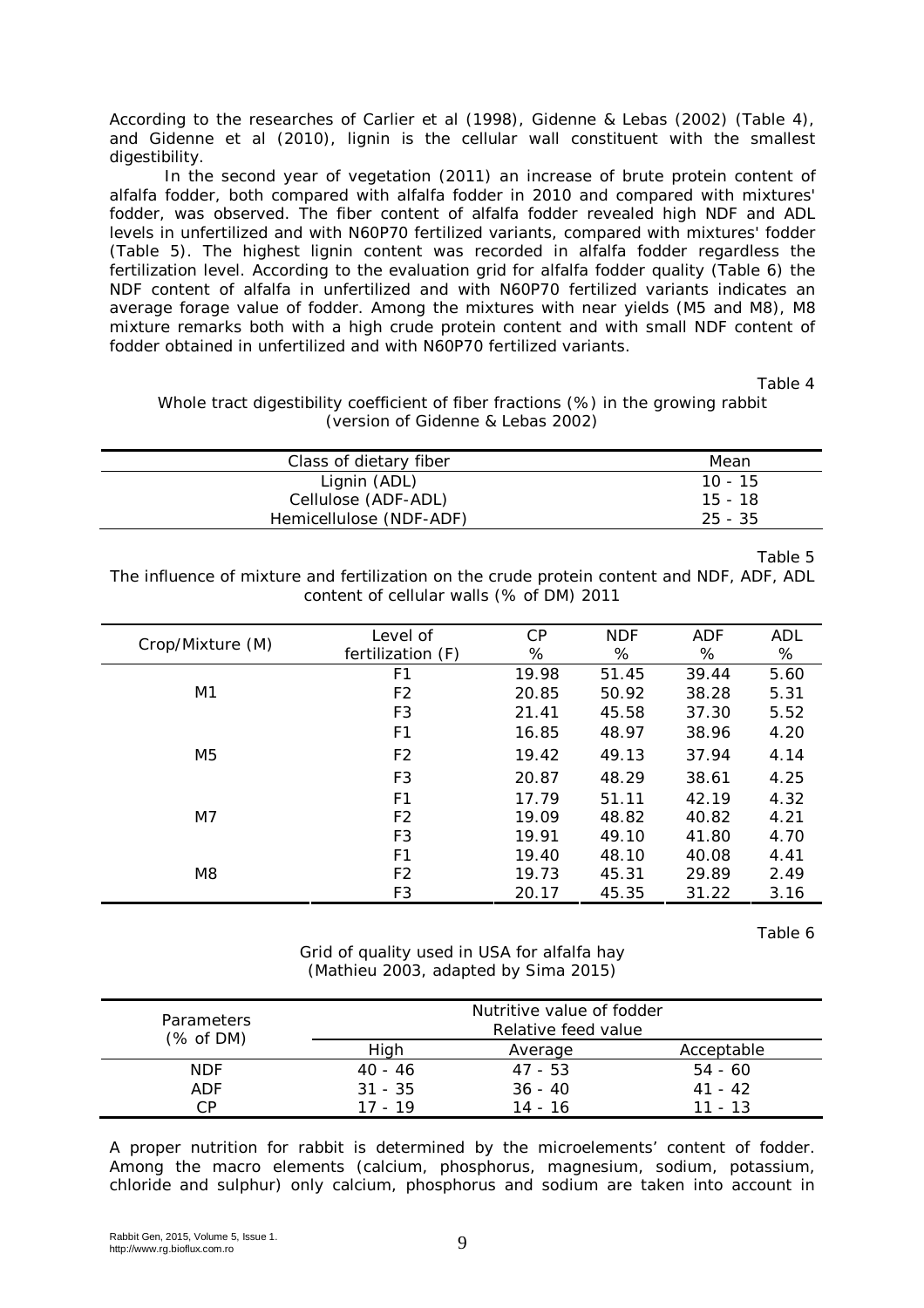rabbits' diet (Mateos et al 2010). Rabbit meat is rich in potassium (400 mg/100 g according to Mateos et al [2010]; 388 mg/100 g according to Hermida et al [2006]) and phosphorus (400 mg/100 g according to Mateos et al [2010]; 388 mg/100 g according to Hermida et al [2006]) and it is poor in sodium (37 and 49.5 mg/100 g according to Hernandez & Zotte [2010]; 60 mg/100 g according to Hermida et al [2006]; 55 mg/100 g according to Mateos et al [2010]; 40.5 mg/100 g according to Nistor et al [2013]). Due to the ratio between potassium and sodium, the rabbit meat is recommended in hypertension diets (Hermida et al 2006). Also, the high phosphorus content of meat provides approximately 30% of the recommended daily intake for 100 g consumption (Hermida et al 2006).

Considering both the importance of phosphorus and potassium in rabbit nutrition, generally in herbivorous nutrition, and the possibility of using of some perennial species in rabbit feed (Bura 2001; Bud et al 2011; Fenner et al 1999; Lebas 2004) we considered interesting to determine the P and K content of some of the species within the tested mixtures (Table 7).

The high content in P and K of species within the mixtures recommends them as good sources of these macro elements in the rabbits' diet. *F. pratensis* within mixtures 7 and 8, in the unfertilized and with N60P70 fertilized variants, revealed the highest content in P of forage, among the studied species. *T. pratense* and *M. sativa* revealed the lowest P content of forage. Among the legumes the highest values were recorded with *T. repens.* Regarding the K content of forage all the studied species revealed an optimum content for herbivorous nutrition.

Table 7

| Current        | Crop/Mixture |                    |                |                | $%$ DM |
|----------------|--------------|--------------------|----------------|----------------|--------|
| No.            | (M)          | <b>Species</b>     |                | $\overline{P}$ | K      |
|                |              |                    | F <sub>1</sub> | 0.547          | 3.83   |
| 1              | M 5,7,8      |                    | F <sub>2</sub> | 0.473          | 4.12   |
|                |              | Dactylis glomerata | F <sub>3</sub> | 0.463          | 5.29   |
|                |              |                    | F <sub>1</sub> | 0.557          | 3.62   |
|                |              |                    | F <sub>2</sub> | 0.559          | 3.91   |
| $\overline{2}$ | M 7,8        | Festuca pratensis  | F <sub>3</sub> | 0.491          | 4.24   |
|                |              |                    | F <sub>1</sub> | 0.331          | 2.64   |
|                |              |                    | F <sub>2</sub> | 0.331          | 2.92   |
| 3              | M 7,8        | Lolium x hybridum  | F <sub>3</sub> | 0.333          | 2.83   |
|                |              |                    | F <sub>1</sub> | 0.471          | 3.01   |
|                |              |                    | F <sub>2</sub> | 0.485          | 3.75   |
| 4              | M 5,8        | Lolium perenne     | F <sub>3</sub> | 0.486          | 3.87   |
|                |              |                    | F <sub>1</sub> | 0.384          | 3.56   |
| 5              | M 5,8        | Phleum pratense    | F <sub>2</sub> | 0.406          | 3.73   |
|                |              |                    | F <sub>3</sub> | 0.472          | 3.57   |
|                |              |                    | F <sub>1</sub> | 0.278          | 2.78   |
| 6              | M 5,7,8      | Trifolium pratense | F <sub>2</sub> | 0.289          | 2.95   |
|                |              |                    | F <sub>3</sub> | 0.290          | 2.96   |
|                |              |                    | F <sub>1</sub> | 0.421          | 2.44   |
| $\overline{7}$ | M 8          | Trifolium repens   | F <sub>2</sub> | 0.400          | 2.19   |
|                |              |                    | F <sub>3</sub> | 0.454          | 2.44   |
|                |              |                    | F <sub>1</sub> | 0.312          | 2.67   |
| 8              | M 1          | Medicago sativa    | F <sub>2</sub> | 0.311          | 3.00   |
|                |              |                    | F <sub>3</sub> | 0.278          | 2.67   |

The content in P and K of forage of some perennial grasses and legumes species within the tested mixtures

The P and K content in the alfalfa forage are within the limits indicated by other researchers (Oprea 1999; Mathieu 2003). Thus, Mathieu (2003) mentioned for alfalfa forage 0.2% – 0.35% DM for P content and 1.2% - 2.3% DM for K content.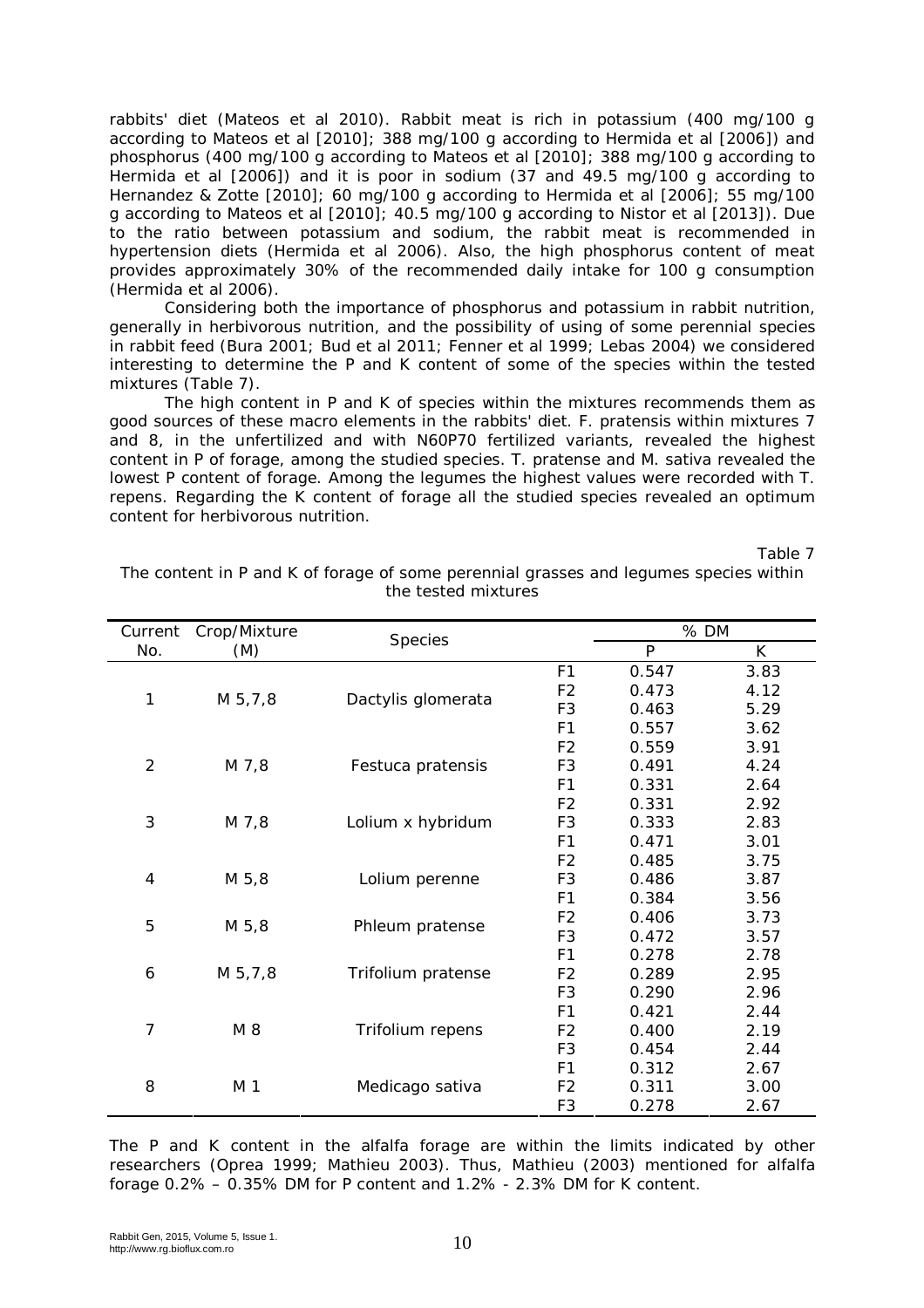Table 8 Phosphorus and potassium contents of forage for herbivorous (Oprea 1999)

| Content level (%)/Macroelements |                 |              |
|---------------------------------|-----------------|--------------|
| Optimum                         | $0.35 - 0.45$   | $1.5 - 2.00$ |
| Deficiency                      | .2 <sup>c</sup> | 1.00         |

**Conclusions**. The complex mixtures M7, M8 and M5 provided significant yield increases in comparison with the pure alfalfa crop. The mixtures M7 and M8 revealed lower values for cell walls content as compared with alfalfa. Even for the both above mentioned mixtures a careful completion with other forage supplies, to achieve the optimum level of fiber for rabbits, is compulsory. The mixtures M7 and M8 moderately fertilized (N60P70) are recommended for farmers, while the species within them can provide phosphorus and potassium needs in herbivorous nutrition.

**Acknowledgements**. "This work was supported by CNCSIS–UEFISCSU, project number 1107 PNII–IDEI 1488/2008".

## **References**

- Bud I., Vlădău V.-V., Petrescu-Mag I. V., 2011 Creşterea iepurilor. Editura Ceres, Bucureşti pp. 69-78; 201-219.
- Bura M., 2001 Proiect tehnologic pentru cresterea iepurilor de casă. Colectia revistei Ferma, pp. 43-48.
- Carabaño R., Piquer J., Menoyo D., Badiola I., 2010 The digestive system of the rabbit. In: Nutition of the rabbit. Second edition, de Blas C., Wiseman J. (eds), pp. 1-18, CAB International.
- Carlier L., Puia I., Rotar I., 1998 For a better grass production. Risoprint Publishing House, Cluj-Napoca, Romania.
- Chao H. Y., Li F. C. 2008 Effect of level of fibre on performance and digestion traits in growing rabbits. Animal Feed Science and Technology 144:279–291.
- Fenner M., Hanley M. E., Lawrence R., 1999 Comparison of seedling and adult palatability in annual and perennial plants. Functional Ecology 13:546-551.
- Gidenne T., Lebas F., 2002 Role of dietary fiber in rabbit nutrition and in digestive troubles prevention. 2<sup>nd</sup> Rabbit Congress of the Americas, Habana City, Cuba, June 19-22.
- Gidenne T., Lebas F., Fortun-Lamothe L., 2010 Feeding behaviour of rabbits. In: Nutrition of the rabbit. 2nd edition, de Blas C., Wiseman J., (eds), pp. 233-252, CAB International, UK.
- Hermida M., Gonzalez M., Miranda M., Rodriguez-Otero J. L., 2006, Mineral analysis in rabbit meat from Galicia (NW Spain). Meat Science 73:635–639.
- Hernández P., Zotte A. D., 2010 Influence of diet on rabbit meat quality. In: Nutrition of the rabbit. 2nd edition, de Blas C., Wiseman J., (eds), pp. 163-178, CAB International, UK.
- Lebas F., 2004 Reflections on rabbit nutrition with a special emphasis on feed ingredients utilization. Proceedings of the 8<sup>th</sup> World Rabbit Congress, 7-10 September, Puebla, Mexico, pp. 686-736.
- Lebas F., Coudert P., de Rochambeau H., Thébault R. G., 1997 The rabbit: husbandry, health and production. FAO Animal Production and Health Series 21:30-62.
- Mateos G. G., Rebollar P. G., de Blas C., 2010 Minerals, vitamins and additives. In: Nutrition of the rabbit. 2<sup>nd</sup> edition, de Blas C., Wiseman J., (eds), CAB International, UK.
- Mathieu M., 2003 Luzerne culture, récolte, conservation utilisation. Editions France Agricole.